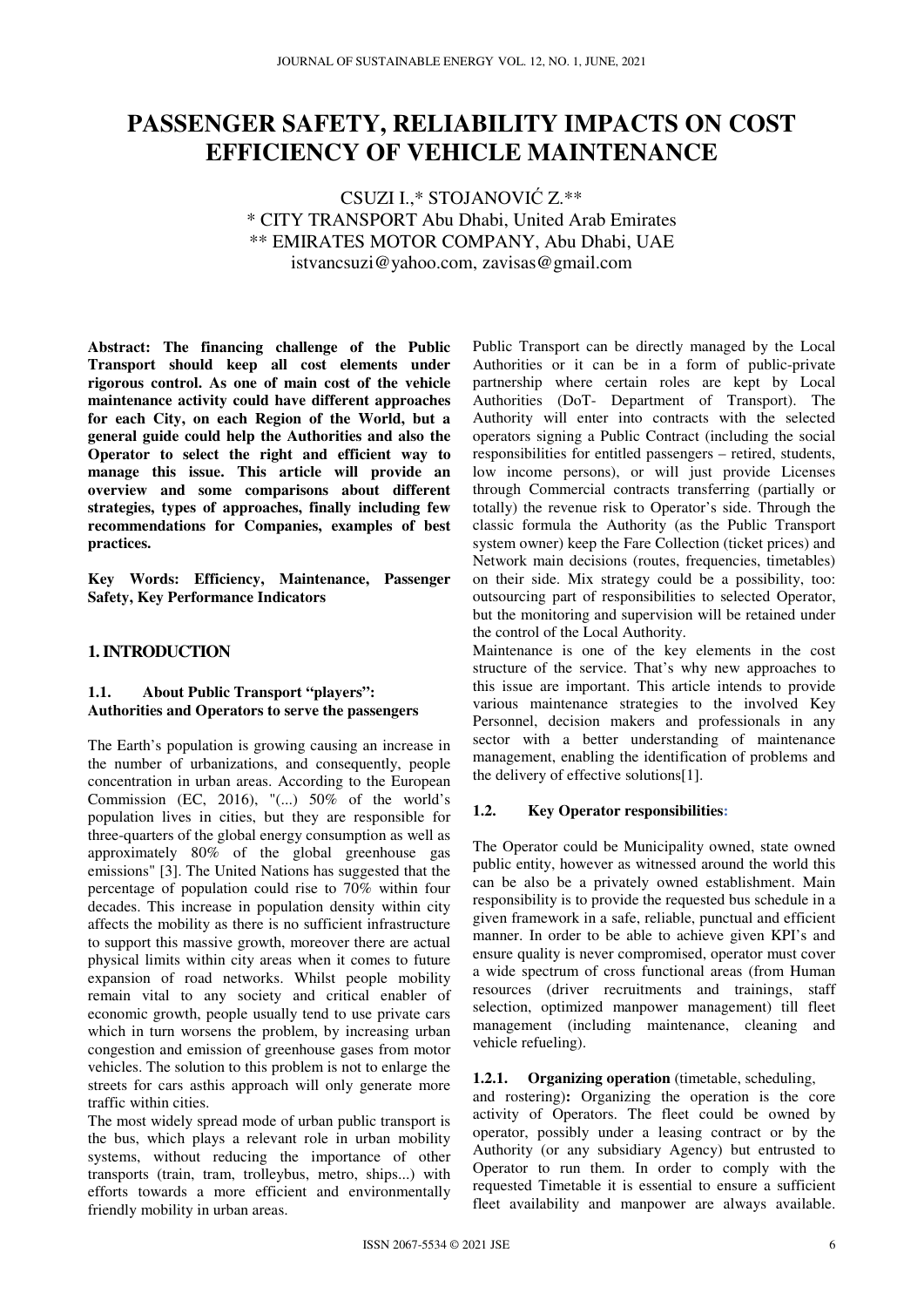Based on the received schedule the operator's dispatching officers, who are monitoring the whole operations in real time, will ensure operations are running smoothly and as planned. Furthermore, the Operator could be also entrusted with additional responsibilities by the Local Authorities, such as Timetable elaboration, fare collection (tickets sales and control) which are subject to supervision of the Authorities.

**1.2.2. Monitoring and supervising operation** (Control Centers, Intelligent Transportation Solutions-ITS and other equipment):As abovementioned, methods and efficiency of organizing Operator's services must be monitored and supervised by the Operator itself and this is mandatoryto sustain quality[1].This also includes free communication channels for passengers to provide their feedback to the Authorities. The real time monitoring can be implemented via Control Centers, in a centralized manner where all information is being collected by my means of pre-installed ITS systems to provide a real-time image of field activities conducted by the Operator. The AVM- Automated Vehicle Management system that was installed before commissioning the vehicles into operation, providesa real time vehicle location tracking and serves as a monitoring tool to validate compliance to prescribed timetable. Also, the AFC- Automated Fare Control system provides data about number of passengers, ticket revenues by means of validation RFID travel cards. All vehicles are also equipped with PIS; Passenger Information System which includes front and lateral displays, as well as TFT screens inside the bus itself. This system provides information to passengers on current routes and timings. System is even designed to integrate and display advertising messages which can serve as an additional revenue stream generator. The Fleet dispatchers are continually monitoringall aspects in real time and promptly intervene in cases of any nonconformities: such as accidents, route deviations, trip cancellations or bus replacements due to unforeseen breakdowns.

**1.2.3. Maintenance responsibilities** for vehicles and other accessories (ITS)**:** As stated earlier, all Public Transport assets (vehicle, ITS equipment & software, and Maintenance Facilities-Workshops) usuallyfall under the responsibility of the selected Operator.A decision on how to choose the best method for a specific operation requires a multifaceted and comprehensive analysisbeforehand. The approaches vary and can be financially driven, whereas opting for the cheapest solution doesn't mean equal or most savings! Alternatively, an approach may be to focus on maximizing the fleet availability, and increasing the reliability of vehicles, which can be a more expensive option initially, however after considering the full effects and eventual impacts of having a lower fleet availability, this approach may prove to be practically more affordable to choose on the long run (avoiding penalties, etc…)! Impact on bus breakdowns or On-Board ITS equipment islimited to a specific vehicle, and that's somethingthat's easilyrectifiable, and is considered as minor issue. However, problems that might arise with back-office software systems could impact the whole system: if AVM

or AFC have a system issue, the entire fleet will be affected, hence this is considered as a major incident, that needs to be rectified ASAP to sustain operational continuity and ensure required level of quality.

In case the Operator is responsible for the fleet and ITS availability, there are different maintenance approaches available: in-house by utilizing existing Operator's team; outsourced to a specialized subcontractor (one or more); or finally a mixed approach, whereasa certain scope is outsourced to a third party (subcontractor).

Additional Operator responsibilities involves bus cleaning, for example. This has been especially pronounced in recent times (during COVID-19 pandemic) the necessity of deep cleaning and sanitization was accentuated. These works must be executed and closely monitored to ensure required passengerHealth and safety conditions are meat and measures properly applied to all Public Transport related facilities (buses, bus stops)[2].This also includes applying specific protocols to ensure social distancing.

# **2. DEFINING THE MAINTENANCE SCOPE OF WORK**

The maintenance function is defined as a set of eight component activities, which include: work assignment, maintenance scheduling, workforce development, labor allocation, inventory management, equipment management, information systems, and monitoring and evaluation [4].

#### **2.1. Maintenance Goals and Objectives**

A solid maintenance plan should include specific goals and objectives along with a means of achieving them. The overall goal should be to maximize the uptime of the vehicles by keeping them out of workshop and service (maximize availability). Generally, the goals and objectives of the maintenance program should include or address as a minimum:

> • Flexibility for changes in route, schedule, environment, new technology and other impacts;

• Chassis, body, and component manufacturers' recommended maintenance practices;

• Systematic inspections, services, and repairs performed under local environmental, state and other regulations that apply;

• Defect reporting;

• A fleet life plan (LCM - Life Cycle Management);

• The proper level of fiscal control (Finance Management);

• The proper management of parts, equipment,

facilities, fleet, and personnel; and

• A warranty recovery plan.

The common goal for all the topics above converges to an increase of bus fleet availability whilst keeping a very high reliability of the buses in question, and not only as secondary ensuring a financial efficiency of maintenance activity, keeping in rational cost margins the maintenance costs.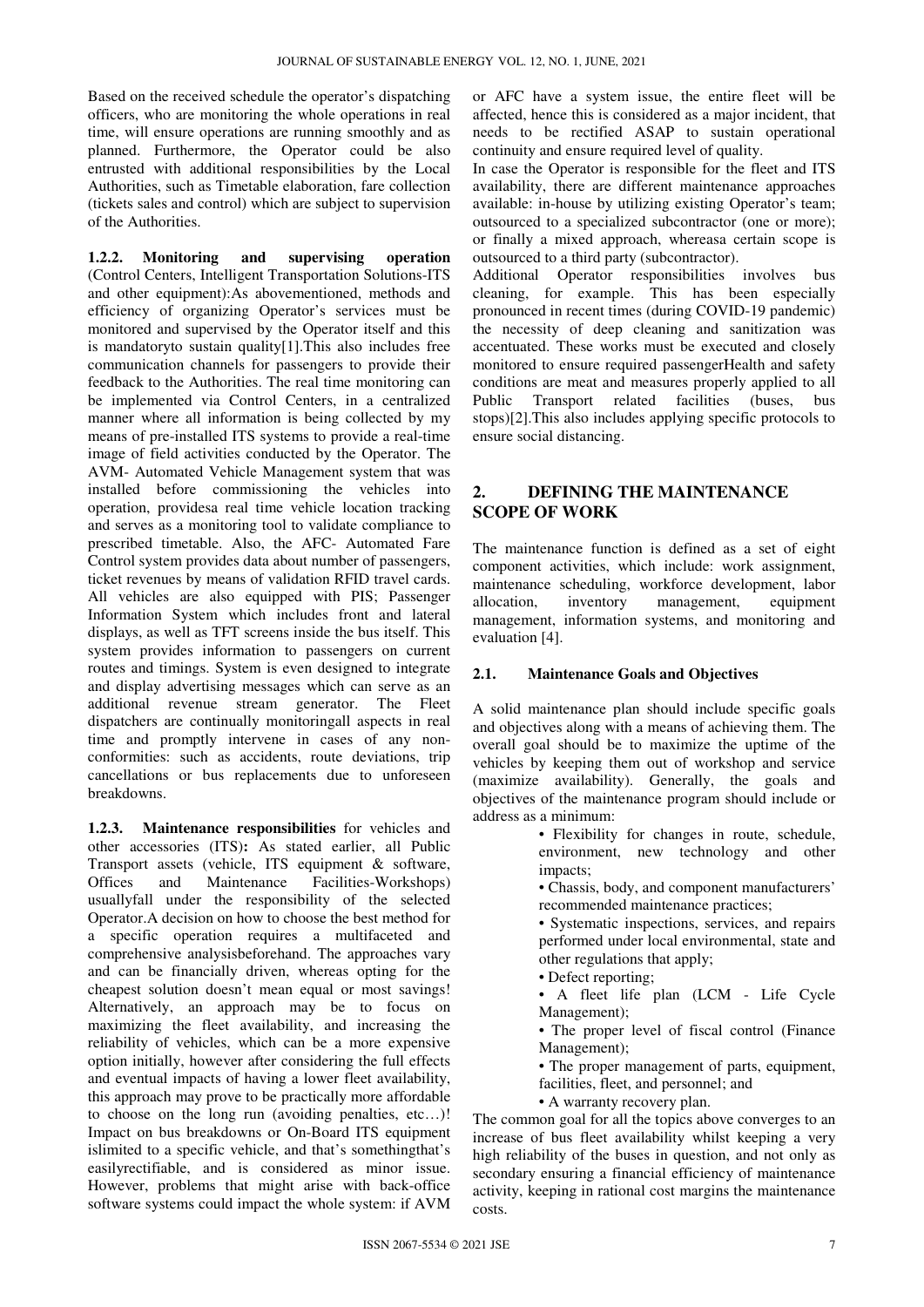#### **2.2. Maintenance organized by Operator**

This is the most widely used and accepted maintenance approach (rare exceptions whereas the Authoritiesretain thisfunction inhouse). One of the main enablers to a successful Public Transport operations is to always ensure a sufficient availability of buses to cover the operational requirements mandated by timetable schedules. This can only be done by ensuring a sufficient manpower is also available, in parallel. Availability is in a direct link with an active fleet of buses, where to run a profitable business, a rigorous maintenance approach and strategy to maximize the availability by applying excellent planning of preventive measures to reduce the breakdowns and minimize corrective repairs is essential. Available choices are whether to organize the maintenance inhouse, outsource it to a third party, or possibly go with mixed approach (internal/external)are unique to each specific operation. The right choice as mentioned, can only be reached after carrying out study what works best in the given framework.

**2.2.1. "Totally in-house" strategy**: This approach is applicablein case the Operator is a Municipality or Stateowned entity, and basically means that all functions and activities are totally centralized and kept under one umbrella. The company administration (ownership, leasing, rental) includes Workshop operations and technical staff to perform all maintenance activities for vehicles and ITS equipment. This hasn't been proven as the most efficient solution, due to many reasons. Main cons of this approach are risks of excessive spending in parts and service, parts stock obsolescence, lack of technical knowledge (no trainings updates provided by the Manufacturer, etc…), moreover this is not a core function of the establishments and often results with having either insufficient or excess staff. Many jobs are still being sublet "outside" to third parties for specific works due to lack of inhouse knowledge or capacities.This complicatesthings and creates unnecessary level of complexity that deviates from the core function – which is to operate the buses efficiently and safely.This approach still exists today and tendency of keeping it all "in-house" is a consequence of inherited government corporate immaturity that can be attributed to many Governmental establishments worldwide. Assumptions are generally being made on false pretexts or based on internal political strategies, that are given based on questionable foundations / feasibility studies. Governmentstend to overregulate and whilst they are defining the schedules, setting fares, anddefining scopes.It is fair to mention that generally, they are not as quite effective and professional in terms of running a fullyfledged vehicle maintenance operations like dedicated maintenance providers are. Risks of running a "totally-inhouse" maintenance approach are high. Money drain is a real threat.Often this approach results with an unfortunate effect of fleet availability decrease and cost increase.

**2.2.2. "Totally outsourced" strategy**: Opposite to the above stated, this approach is where all maintenance jobs are completely outsourced.Different companies chose this

approach for different reasons. Small companies are simply not able to handle it internally in efficient manner, othersmay be specialized for certain areas only and don't have sufficient in-house knowledge to perform the services (Bus or ITS maintenance). Yet, for big establishments this approach could be an efficient tool to effectively manage the costs and increase quality.By setting the right KPI's, contractually,the Operator can effectively influence and drive the maintenance towards most cost-effective level. Operator monitors and supervises compliance to given KPI's, to ensure high level of fleet availability and quality without having to deploy significant resources. This includes regular interaction between the Operator and its subcontractors regarding maintenance scheduling (bus deliveries, inspections…). This approach is not the most affordable one, on the contrary, but it comes with high availability, technical expertise, and predictable costs. Finding the right balance in terms of prices / level of quality all comes down to a successful negotiation between the Operator and its subcontractors and can basically define the efficacy of this approach.

**2.2.3. "Mixed" strategy** (partially in-house, partially outsourced): this is considered to be "a golden middle". It is globally proven as one of the best solutions, and it could be considered as a recommended option.Yet this approach depends on the many criteriathat will be derivedfrom the multifaceted in-depth analysis.Main objective is to ensure maximum fleet availability at optimal cost.Operator can perform an internal SWAT analysis and use its internal resources where they are strong (to drive the cost down) and opt. to outsource portions of business where internally they either lack resources or hiring and establishing would be too costly, as an example. This is where the synergy between companies comes into full swing and costs are usually balanced, without compromising fleet availability and quality.

# **3. MAINTENANCE STRATEGIES AND APPROACHES**

Maintenance strategy consists of a mix of policies/techniques, which varies from facility to facility, from product to product. Studying a bus fleet found lot of similarities with general products. To really understand the scope of maintenance of a product (the bus), let see the details on the general graphics representation of a "performance index", which could be the reliability, availability of a product analyzed during his lifetime how will change, how can be redirect to expected, targeted values. On Fig.1 are explained the KPI moves between the three states of Performance KPI:

- Initial state: is the new buses' reliability, the maximum availability index (usually close to  $100\%$ !):
- Service limit: is the accepted availability when the committed service could be done without fails, if any breakdowns or minor/major nonconformities till which not allow to continue the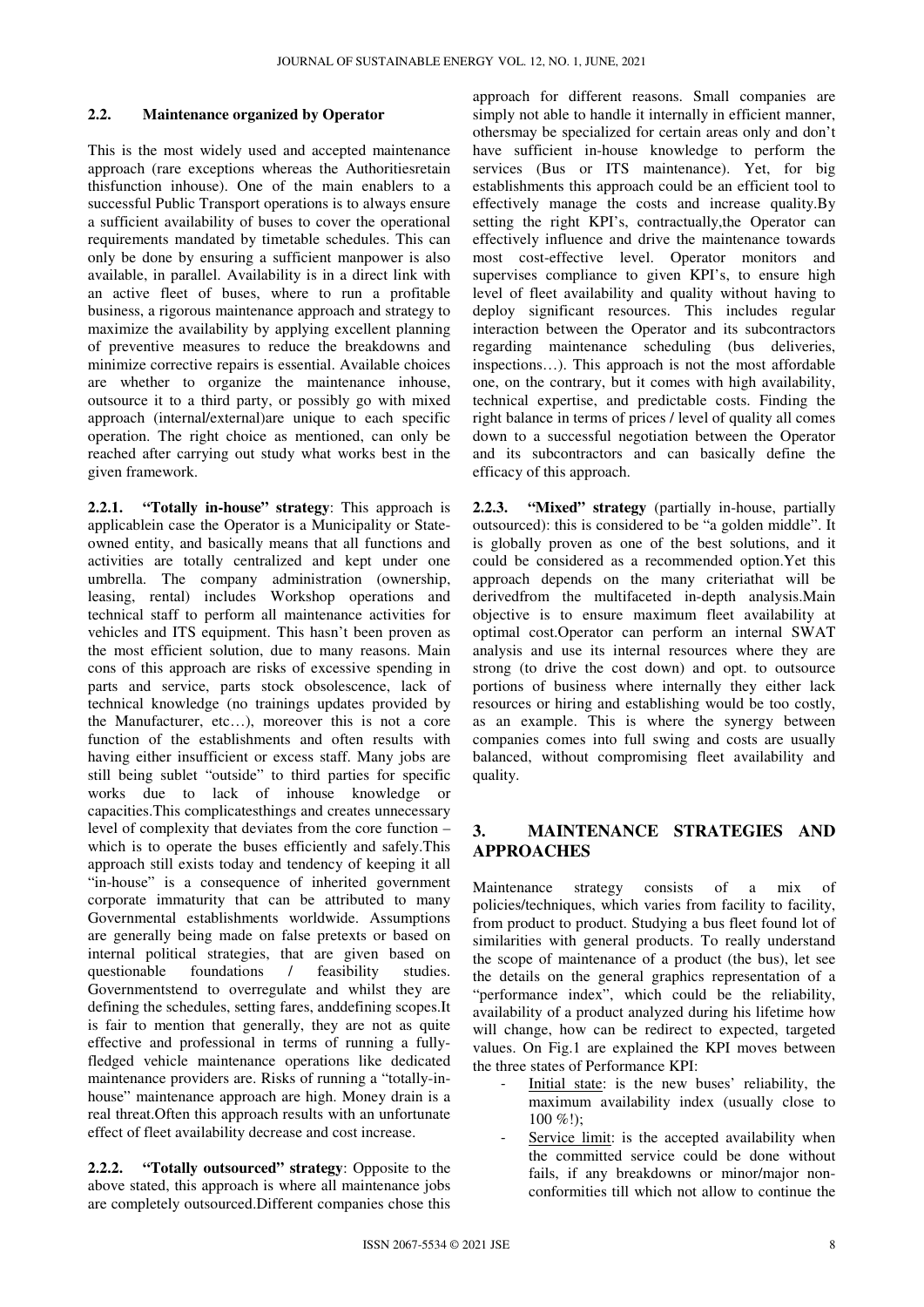service will have impact on the additional operational KPIs; service will have impact on the additional<br>operational KPIs;<br>- <u>Safety limit</u>: is the major non-conformity which

have direct impact on buses safety (passengers security and safety), which need immediate corrective maintenance (repairs or refurbishments), could be also by rehabilitation a lifetime extension method [6].



#### **3.1. Type of maintenance strategies** :

Strategic Maintenance Planning deals with the concepts, principles and techniques of preventive maintenance, and shows how the complexity of maintenance strategic planning can be resolved by a systematic "Top-Down-Bottom-Up" approach. In fact it explains how to establish objectives for physical assets and maintenance resources, and how to formulate an appropriate life plan for buses. It then shows how to use the life plans, Life Cycle Management - LCM to formulate a preventive maintenance schedule for the total fleet as a whole, along with a maintenance organization and a budget to ensure that maintenance work can be resourced properly. otal fleet as a whole, alon<br>on and a budget to ensure<br>resourced properly.<br>gies we can define as [6]:

Three basic maintenance strategies we can define as [6]:

**3.1.1.** Failure-based maintenance (FBM): repair and maintenance actions taken when failure has been observed. Failure-based maintenance is usually considered acceptable for components with low risk of failure. Risk of failure consists of two components: failure consequences and failure probability. based maintenance is usually<br>le for components with low risk of<br>e consists of two components: failure<br>lure probability.<br>**ance (UBM)**: maintenance actions<br>use period or loading regime. Use-

**Use-based maintenance (UBM)**: maintenance actions taken after a certain use period or loading regime. Use based maintenance is acceptable for components whose failure mode and timing are predictable.

**3.1.2. Condition-based maintenance (CBM)** maintenance actions taken after a certain condition limit or criterion is exceeded. Condition-based maintenance is acceptable when the extent of deterioration is measurable. In addition to the above, the extent and type of maintenance and repair is a function of a several number of factors, including the buses lifetime as required by the owner (could be the Authority or the Operator), legal constraints, for commercial or functional reasons. The required level of serviceability of the fleet could be influenced by diversity of existing bus types, can also dictate the extent of different maintenance strategies, the CBM could be one the main recommended variants. maintenance

Maintenance: As per the defined types of approaches, a periodical review of vehicles and solving noticed nonconformities could be a preventive measure by checking and changing spare parts as per manufacturer procedures, to inspect all the important components and major elements of vehicle. Doing prevention could be reduced the main causes of any breakdowns or keep in service the buses, reducing the unavailability of vehicles. Even the preventive measures will reduce the risks of breakdowns and fails, statistically happens more or less failures which need to be corrected by immediate, short time reactions of maintenance providers, doing the needed repairs, spare parts changings and tests the vehicle to restart the operation.

**Preventive Maintenance (PM)** : The declared goal of PM is to decrease the probability of any future failures and, consequently, corrective maintenance (repairs) needs. While this direct odometer-monitoring approach is theoretically sufficient to detect when vehicles are due for maintenance, in practice it produces several situations that can lead to inefficient results. The other option could be as per time definition the planning for PM or Safety Inspection by every week/month/year. As part of the PM could be considered the daily before shift start "Bus Walk Around- BWA" inspection done by driver and/or fleet safety responsible to check the immediate noticeable faults (lights, mechanical damages, vandalism, or as safety the steering or brake issues).

An efficient preventive-maintenance plan should have An efficient preventive-maintenance plan should have<br>two main minimizing objectives. The first is to minimize the difference between the actual timing of specific upkeep activities and their ideal target. This can be achieved by penalizing delays and advances that fall outside a tolerance interval defined for each maintenance activity. The problem described gives rise to a very large number of variables for real-life problems, which makes them difficult to solve just with a mathematical programming approach. The scope of minimizing the unavailability of buses due PM activity is a goal which by optimization of procedures and implementing proper strategies can be a key element of efficient and successful evaluation of Operator. ivity. The problem described gives rise to a very large<br>mber of variables for real-life problems, which makes<br>m difficult to solve just with a mathematical<br>gramming approach. The scope of minimizing the<br>wailability of buse

**EXERCTS** SERVING THE IMPLEME INTERFERITURE INTERFERITURE INTERFERITURE IN THE IMPLEME INTERFERITURE CONTINUES IN CORRECTIVE THE INTERFERITURE IS NOT A CONTINUES INTERFERITURE IS NOT A CORRECTIVE THE INTERFERITURE CONTINU The maintenance plan of an Operator has a major impact on the reliability of operations and the fleet size needed to deliver service. When ideal mileage targets are provided between consecutive maintenance activities, it is possible to generate an optimized plan that minimizes the deviations from these targets and smooths out the consumption of material and human resources ove planning horizon. This allows reducing the risk of failure and the number of vehicles that have to be kept in reserve The declared goal of PM is to decrease the probability of any future failures and, consequently, the corrective maintenance (repairs) needs. While this direct odometermonitoring approach is theoretically sufficient to detect when vehicles are due for maintenance, in practice it produces several situations that can lead to inefficient results. The other option could be as per time definition the planning for PM or Safety Inspection by every week/month/year.

> An efficient preventive-maintenance plan should have two main minimizing objectives. The first is to minimize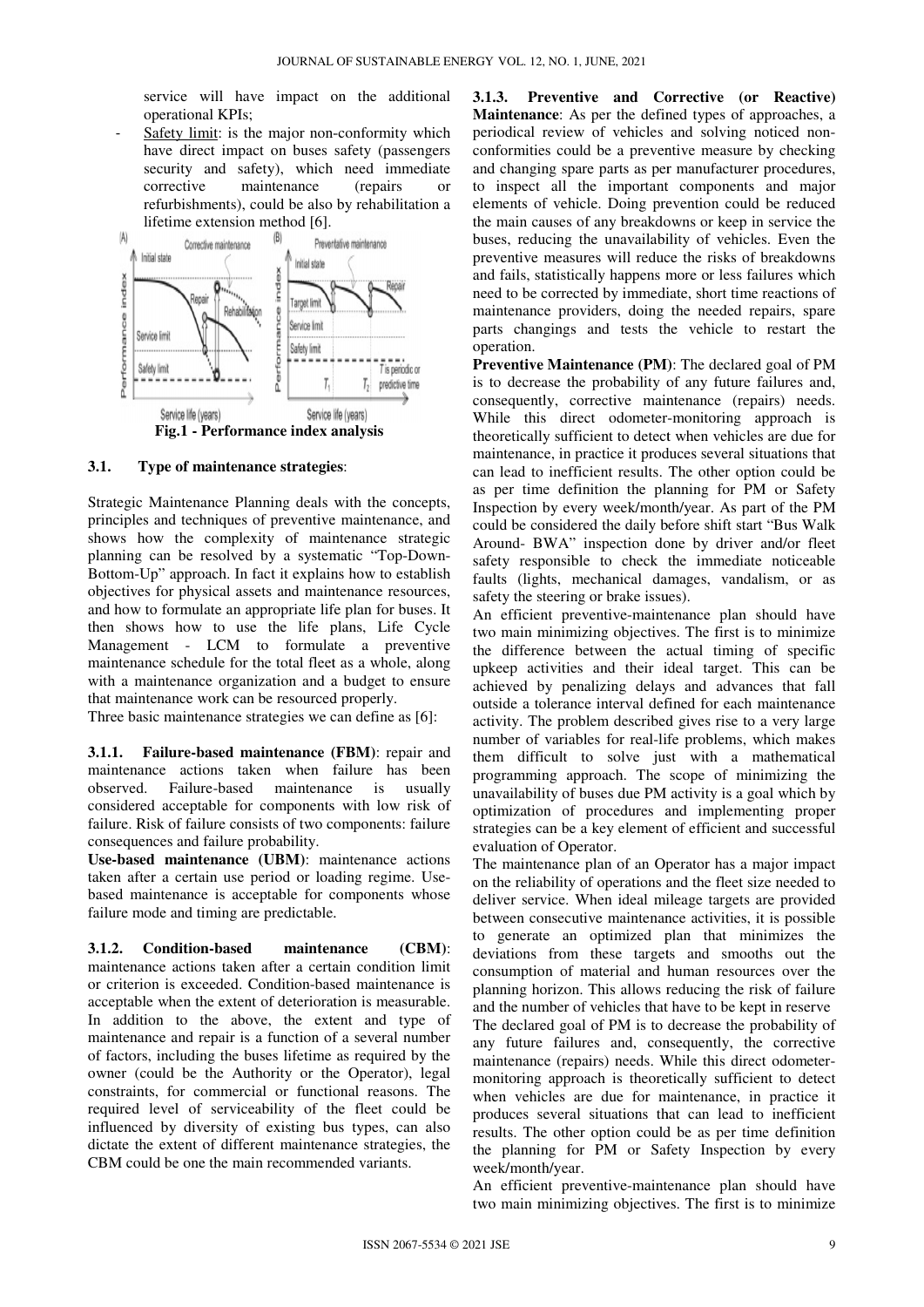the difference between the actual timing of specific upkeep activities and their ideal target. This can be achieved by penalizing delays and advances that fall outside a tolerance interval defined for each maintenance activity. The problem described gives rise to a very large number of variables for real-life problems, which makes them difficult to solve just with a mathematical programming approach. The scope of minimizing the unavailability of buses due PM activity is a goal which by optimization of procedures and implementing proper strategies can be a key element of efficient and successful evaluation of Operator.

The maintenance plan of an Operator has a major impact on the reliability of operations and the fleet size needed to deliver service. It is mandatory to optimize and adapt to real situation the manufacturer procedures and checklists recommended for periodical inspections, it is essential to define a rational limits the preventive maintenance measures to be not strict and costlier, but in same time to comply with all the safety requirements, ensuring excellent functional and esthetical conditions. When ideal mileage targets are provided between consecutive maintenance activities, it is possible to generate an optimized plan that minimizes the deviations from these targets and smooths out the consumption of material and human resources over the planning horizon. This allows reducing the risk of failure and the number of vehicles that have to be kept in reserve.

**3.1.3.1. The Reactive/ Corrective Maintenance (RCM):** The daily operations of buses are planned without any breakdowns, any failures, the buses are scheduled for continuous works. Unfortunately the reliability of buses could not achieve 100%, the availability will be affected by minor or major faults, which could be vehicle failures (engine, brakes, others…) or caused by accidents (driver or third parties faults). The maintenance works (in-house the Workshop or outsourced the Service provider) will be done soon as possible to not impact the bus daily availability. As per faults category the reaction times are different by type of failures. If minor non-conformities could be the scheduled repair in end of trip, end of peak hour or end of shift/day (usually yellow signals/messages on dashboard). If is more than minor fault (red signals/messages on dashboard) it is immediate stop at the event's location, or initiate the towing of bus to Depot. Same will happen in case of any accidents, surely as followed the Police Reports and orders. Very important for the Fleet Management efficiency is the Dispatchers how will react and in which time could replace from spare buses the unavailable bus to not loss any operational kilometer, to not disturb the passenger transportation.

#### **3.2. Predictive Maintenance, as another level of Condition Based Maintenance**:

**3.2.1. As per definition**: "*Predictive Maintenance is a technique that uses data analysis tools and techniques to detect anomalies in your operation and possible defects in equipment and processes so you can fix them before they result in failure*"[7]. Ideally, predictive maintenance allows the maintenance frequency to be as low as possible

to prevent unplanned reactive maintenance, without incurring costs associated with doing too much preventive maintenance. Predictive maintenance uses historical and real-time data from various parts of your operation to anticipate problems before they happen.

**3.2.2. Predictive maintenance techniques**: The PM to ensure expected reliability as kind of mandatory applied maintenance method. To have a better cost efficiency in PM not all by initially previewed spare part (or consumable) changes must be done in prescribed period or distance, if the main parameters are acceptable for a reasonable next time of operation, earning extra mileage on same costs, reducing unit cost of maintenance per kilometer. At the periodical inspection all the parameters are verified, checked to be in range of acceptability warrant by producer/manufacturer [9]. Having the statistical records of usage, decreasing the parameter indicator, could be estimated in time or mileage the end of lifetime of spare parts (or consumables), when the parameter will be out of range and it's a must to be changed.

**3.2.3. Inspections and prescriptions**: As general approved modality of Predictive Maintenance application, as next level of Condition Based Maintenance strategy, the maintenance provider will do the periodical inspection (daily/weekly/monthly/yearly) or conditioned by operated mileages (on steps between 10.000 -50,000 km/inspection) and having different prescription of each type of service levels, will be checked on each the referred spare parts parameter. The recorded data will decide as per statistical expectation (through above mentioned prediction estimations) when will be next spare part (consumable) changing. As optimization possibility it need to synchronize the next inspection data with the next mileage prescription, based on operational expectation to be not twice or more redirect to Workshop the vehicle, to combine in one inspection/PM time all the necessary maintenance activities to ensure the maximum availability of buses, and taking care about the minimum possible RCM costs.

#### **3.3. Type of Maintenance Contracts**:

One the main issue of buses maintenance is the type of contracts which are in operator's hand the main tool to maximize the availability of fleet to ensure and cover all the operational needs. After new buses delivery in a period defined by a period (1-2-5 years) or executed mileages (100-500,000 km) for different bodies or for the whole bus will be under the warranty contract. All the PM and RCM (by material faults, excepted accidents) will be done on charge of bus supplier and executed by them or by their subsidiary Agency/local partners. The main debate under a warranty contract is what is included and what is out of terms, Operator need to clarify clearly what about consumables, tires, batteries or additional costs as the towing in case of major breakdowns. Also in warranty period is critical to notice if any systematic failures, any structure problems which need to be solved as general design issue for all the buses (in case of similar failures in short time in few buses!). The bus suppliers could offer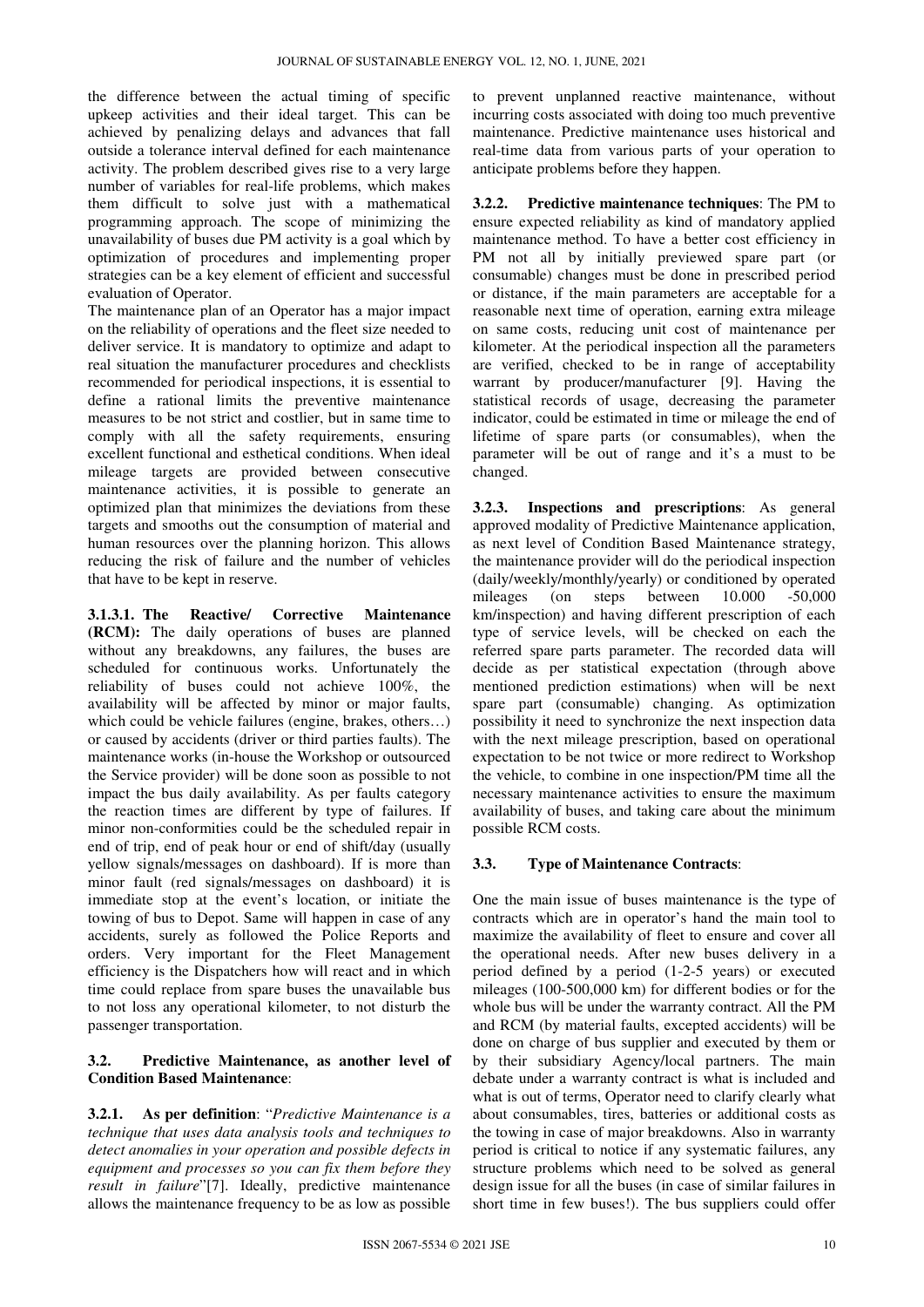and Operators usually prefer the "Extended Warranty" contracts, which give insurance of maximum availability of fleet in the best condition. Decision of this type of contract signing it is based on a strict financial analysis, but the analysis must be based on idea to "compare apple with apple", costs for same results or same conditions, and otherwise could become a subjective interpretation.

**3.3.1. Warranty contract:** could be based on period or mileage, or could be also split and detailed as per vehicle components for different conditions, including or excluding all activities and consumables or accepting the "total inclusive" concepts. Operator having contract with a local dealer or bus supplier need to clarify the responsibilities between the bus manufacturer and supplier, preferable to be just on suppliers' responsibility keeping his role of dealing with manufacturer. The warranty guarantee usually asked from vehicle supplier is not more than 5-10% of invoice, as last payable instalments for the bus supply just after expiring the warranty period.

**3.3.2. Extended Warranty period**: After the experience of warranty period partnership is a common used habit to extend the warranty contract in same Scope of Work and same conditions as was during the warranty, just will be negotiated the cost of extended warranty, which could be as per period or per mileage. Negotiation could be done during the Vehicle Supply Contract prepares or after expiring the warranty. Some of wellknown vehicle brand suppliers/manufactures provide kind of total extended warranty combining warranty and after warranty period as on type of maintenance service as per manufacturer advise for PM and preparing to ensure a minimal RCM unavailability time for the vehicles. Surely the costing for maintenance provider/manufacturer will be the same, just divided in longer period, which allow a lower and dispersed unit price for Operator during total period, offering this opportunity as facility for financing for maintenance activity.

**3.3.3. After Warranty period**: The maintenance after warranty or extended warranty period till end of vehicle lifetime include many challenges for Operator, the increased costs of repairs, breakdowns of deserved old spare parts, obsolescence of few of spare parts, unavailability of original of after-market products… That period is characterized also by "cannibalization" method, when after fall down important major components of vehicle owner could decide to dismount for reusable spares, for refurbishment of vital components. The real lifetime of vehicles in fact is a financial decision, it is or not economically efficient to continue to use the vehicle or is time for a new investment... The Total Cost of Ownership- TCO theory is the method how could be compared different types of similar vehicles, having the sum of bus purchase, of expected lifetime period maintenance costs and expected fuel consumption for same distance calculated for each type… Surely are many additional conditions which could influence the multicriterial analysis, as maximum and passenger capacity, environment friendly approach, recommended speed, acceleration of vehicle, level of comfortability, other

quality parameters… Decision of owner will be made based on priority condition, not anytime the lowest TCO amount give the winner, could be additional information which could change the scores.

#### **3.4. Technical preconditions for maintenance suppliers**:

Even the Operator (in-house), even other specialized Company (outsourced) will do the maintenance for the referred fleet of Public Transport vehicles (different type and capacity buses), the technical requirements are mostly the same [3], [5], [7] which include lot of minimal preconditions, specifications:

- Workshop (capacity, quality) and additional facilities (special equipment and tools)
- Spare parts management (precondition of proper logistics and warehouse)
- Work and safety procedures, rules and regulations (ISO, documentation…)
- Software applications (main required Maintenance Management or TELEMATICS solutions)

#### **4. MEASURING RELIABILITY OF BUSES AND EFFECTIVENESS OF MAINTENANCE**

#### **4.1. Availability, reliability**:

The main parameter which give a "score" of maintenance, how it can be evaluated the efficiency of activity is the "Vehicle Availability". The formula of availability for a vehicle or for fleet depends on the vehicle status definition, when is considered available ready to operate or out of service [11].

**4.1.1. Status definition:** The "*Available*" and "*Out of Service*" status is defined when a bus is prepared technically for operation, all safety and functional parameters are comply with the legal requirements or with specific rules of Transport Authority. For the vehicle (same as for fleet) the availability could be a momentary availability or averaged for a period (hour/day/week/month). During even a day will be some short moments, when the bus could be considered "*not available*" by different reason, just for maintenance referred issue let get the example of interior lighting, which to be repaired. The bus could continue without any safety or technical warn the trip, will need a few minutes arriving back to Depot/Garage for repair, which will not affect the readiness of bus, will not loss any operation duty. If is a major problem, as example door not close, will need at end station an intervention, with the high probability to loss one trip from daily operation. Usually the availability of buses are accepted if any minor failures will not impact readiness of buses, operation will continue. In case need to stop the bus and operation is impacted by loss mileages the bus is "*out of service*" for respective period.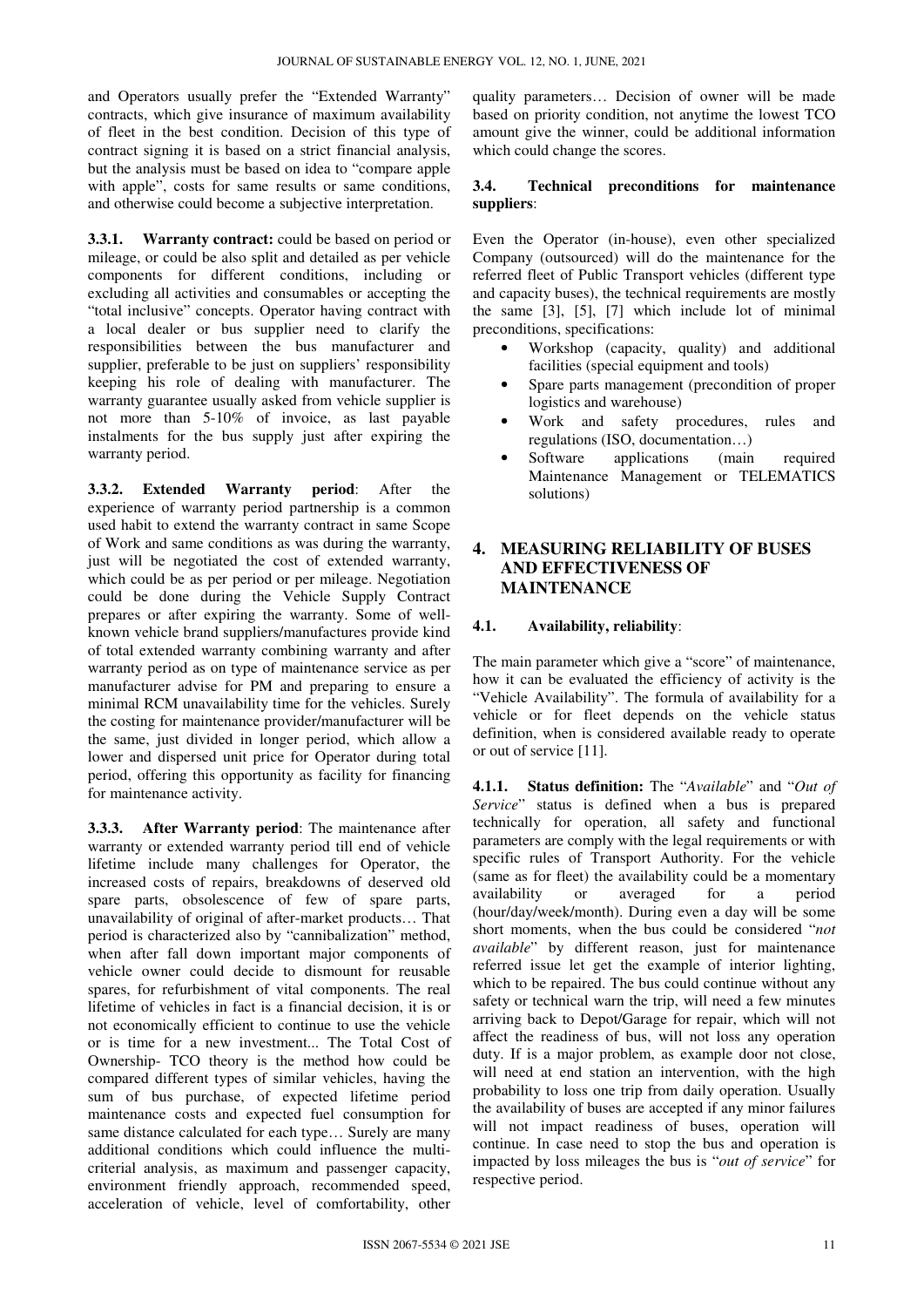**4.1.2. Calculation formula for availability of buses** 

**(or of fleets)**: The availability is the reported time of readiness for buses (or fleet) to the studied period. The calculation formula is:

#### **Busavailability** =  $\frac{Total time as "readyfor operation"}{Total we have divided time} x100 [%]$ (4.1) Total analysedperiodtime

For the fleet availability evaluation another approach is accepted to calculate number of buses on "available" status during studied period reported to total active fleet, in fact number of buses which could be in operation if no any non-conformity, expressed by formula:

| $Fleet$ availability =                                                                  |  |
|-----------------------------------------------------------------------------------------|--|
| <b>Number of "available'buses (per same period)</b><br>$\frac{1}{2}$ x 100 $[\%](4.2.)$ |  |
| Total active fleet bus number (per same period)                                         |  |

As general accepted values for "*Availability*", could be for:

- a relatively young fleet (between  $0 5$  years) the 92-95 % is not unusual;
- An older fleet in normal lifetime of buses (between 6 - 12 years) 85 % is a realistic target less could impose several optimization measures…

**4.1.3. Reliability expectations and quality of buses**: Operator could estimate the expectations for a specified type of bus by existing statistical data, by his or other's experiences. Analyzed buses could be under the Operator or could be a new acquisition, it is important to be made the evaluations to estimate the maintenance needs to ensure the expected availability asked by Authority or economical constrains (by Timetable requirements compared to the existing active fleet).

**4.1.4. Spare vehicles (ready to go immediately)**: To increase fleet availability to the expected levels (if the individual availability of buses are not cover estimations), is mandatory to have additional buses in active fleet than the maximum vehicle needs (Peak Vehicle Rate- PVR) to be able to replace any of unavailable bus for the short (or longer)period of breakdown, during his status "*Out of Service*".

 $Sparebuses = Totalactive file et buses - PVR [busunit] (4.3.)$ 

Number of spares depends from expected availability and fleet size. As it is clear from above shared usual availability amounts, the rates for spare buses are varies between 5-15 % of necessary active fleet, depends from age and maintenance status of the buses.

#### **4.2. Key Performance Indicators (KPI) monitoring the maintenance quality:**

The tool of monitoring for maintenance efficiency is the Availability Index, which is one the main KPIs for evaluation. The quality of maintenance activity could be done by several other KPIs, which definition and applying condition are negotiated by Operator and Maintenance Supplier, but could be imposed also by Authority to be shared with them and use as constrains tool for increasing quality of passenger satisfaction.

#### **4.2.1. The main Key Performance Indicators:** used and generally accepted [9], [15] are referred to next:

- Mean Time between Failures
- Mean Time between Repairs
- Number of breakdowns (per mileage/per period)
- Average time (hours/days) spent on accidental breakdowns repairs
- Fuel consumption
- **Emission Quality**
- Preventive Maintenance (schedule adherence)
- Safety Inspections (schedule adherence)
- Complying with Vehicle Safety Requirements
- Missing Safety Equipment (on buses)
- Missing records of breakdowns (or "false" information)
- **Information Accuracy**
- Temperature in Bus
- Vehicle Speed Limiting Devices calibration and functionality
- Maintenance technicians training completed
- Heavy Bus Wheels and Tires (Operational Safety requirements)

#### **5. BUS SAFETY FEATURES**

The road safety as first condition need to ensure an ergonomic and safety workplace for driver, comfortable access to all controls and instruments, a perfect view of road and traffic conditions, as same control view possibility to bus interior. As one of main debates about buses safety was about the seatbelts. Many Passenger Transport Associations around the World has in study the application of seatbelts (International: UITP or local bodies: APTA, TSB…), the results are not concluded till yet, final decisions about rules and their application are kept with each individual situation, no any general law [14].

#### **5.1. Bus Safety Technical requirements**

By the new technologies the passenger vehicles safety was increased to highest levels in last decades. All technical developments from small cars were transferred to help bus drivers: from ABS (Anti-Locking Braking System), ASR (Acceleration Skid Control), TPM (Tire Pressure Monitoring), and ESP (Electronic Stability Program), till Sideguard Protect, Cornering Lights Control and Preventive Brake Assist became usual dotation on buses.

#### **5.2. Safety equipment**

The low floor concepts promoted by new technologies in bus industry, including installation of special ramps, are born to comply for Disability Person Access, for babytrolley access, to facilitate the entrance and leaving of vehicle without any stairs.

**5.2.1. Seatbelts:** The On-Board equipment for safety of passenger could be also the seat belt. Which type of buses (Coach, Suburban/Regional, City/Urban, School buses or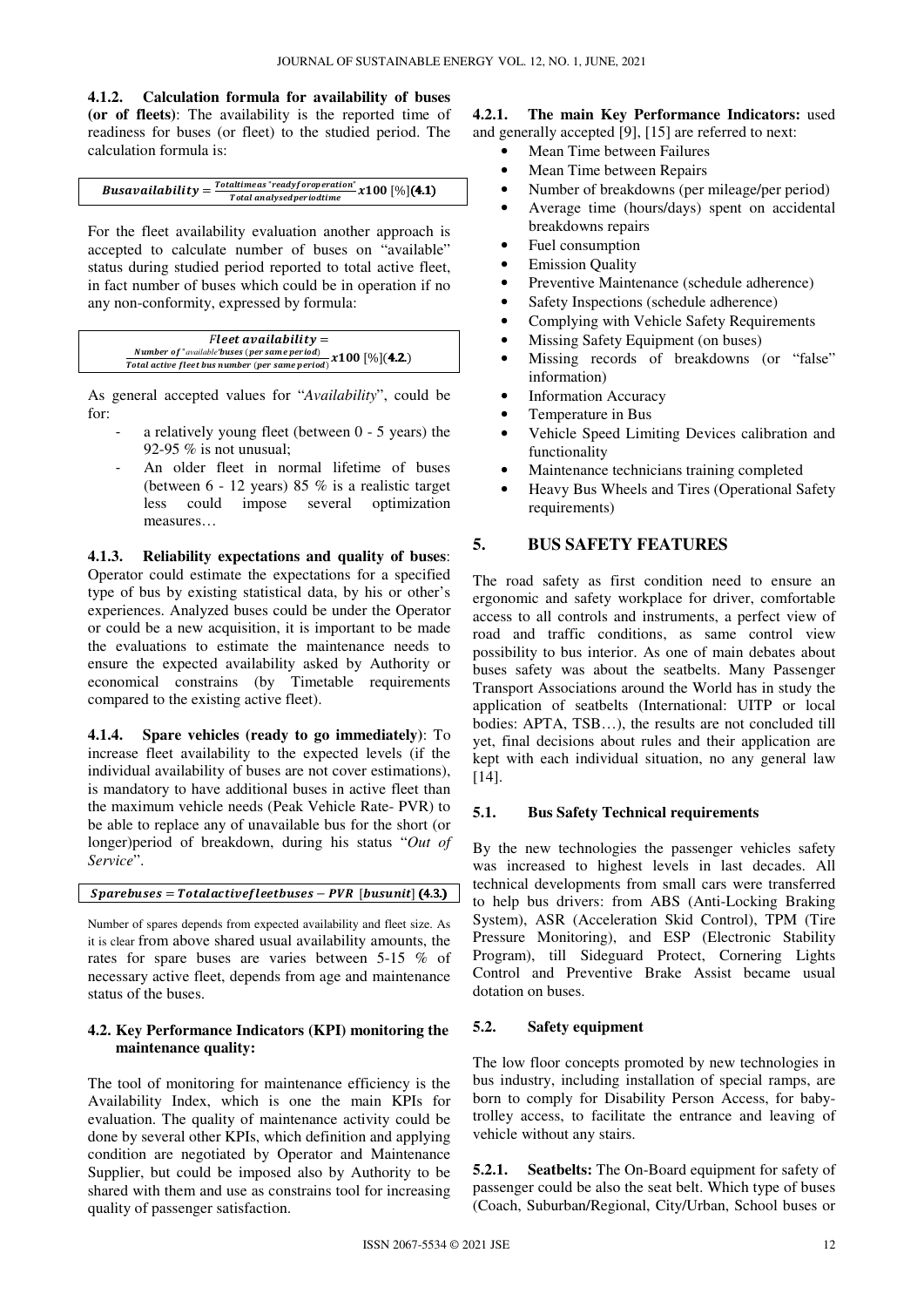all types) are required or not to be equipped with them… Seat belts are important and no one would suggest otherwise, and Authority or Operator certainly will not suggest otherwise, but is not a miraculous feature to avoid any injuries if major accident happen, or advantage of implementation in cities will impact many operational questions [12], 15]. Depends on risk, mainly given by speed and traffic conditions exempted the downtown, urban conditions the seat belts are recommended. Decision makers have the opportunity to analyze the rules…

**5.2.2. Fire extinguishers**: The minimum equipment imposed in buses is the hand extinguishers dispersed on main positions in the interior of the bus. The eventually overheating and fire risk source is considered the engine. To avoid any fire possibility the buses are recommended to be equipped with "Fire Suppressor", fire extinguishing system for engine the compartment [13]. In case of danger the pressurized detection line brakes and sprays an extinguishing mixture made of water, engine coolant and a special additive via a series of nozzle around the engine compartment, which is thus cooled rapidly, the fire extinguished immediately and re-ignition of fire are prevented.

**5.2.3. Safety electronics**: By the newest developments the buses are whole computerized, from engine, gearbox and several other components are fully equipped with sensors, the vehicle parameters could be recorded and analyzed for a better Vehicle Health Management. The centralized software which collects and record, also as typically interpret the data is named "TELEMATICS system". As additional safety electronics dedicated for operational safety of passengers is the CCTV camera system, which by positioned cameras record in the interior of bus the passengers safety conditions, but in exterior in front and back help driver with positioning of bus or record the eventually events (as accidents).

# **6. OPTIMIZATIONS ON MAINTENANCE AND COST EFFICIENCY**

Making a cost-effective maintenance decision is not an easy task, especially when the production system consists of several different components with different maintenance characteristics and the maintenance program must combine technical requirements with the firm's managerial and business strategies [8]. As was mentioned in this study, the "top brands" of bus manufacturer developed own software tools to help end-users to maintain one best and efficient way the buses. Also on Power Train supplies there is gearbox manufacturer's software, which delivers lot of records about the vehicle monitoring. Just for examples, without to be any complete list of European brands, next manufacturers are recognized as additional suppliers of software: DAIMLER, VOLVO, SCANIA, MAN, DAF, ZF, VOITH and few others.

#### **6.1. Telematics Software example:**

As one of the best practice from industry, provided by Daimler, as Software and Hardware together forms the Fleet Management System designed specifically for trucks and buses, named "*FLEETBOARD*" including:

- Evaluation of driving style and exploitation of savings potential;
- Automated recording and archiving of tachograph data;
- Analysis of operating data and optimized maintenance planning.

Using the bus-specific Telematics system for urban and inter-urban buses and touring coaches, Operators can optimize their economic efficiency as the right driving style can reduce both fuel consumption and wear by up to 10%[10]. Software interprets driver- and vehicle-related data by reference to marks awarded for driving, according due consideration to the given degree of difficulty. Vehicle speeds, engine speeds, heavy braking and other information provide an objective basis for conclusions on the driver's handling of the bus. Evaluations provide the bus driver with feedback about appropriate ways of improving his driving style and ultimately also making his journeys safer. The available data provides precise information on when and where the bus was stationary or in motion. In passenger safety issues, the company can reliably determine whether the doors were open or closed. In response to passengers' inquiries, it is possible to reconstruct precisely on the basis of this information whether a certain bus was actually ready for boarding at the bus stop at a given time, for example. Equally, bus operators can produce data on usage of the door ramp for people with restricted mobility. The driver is able to transmit standardized messages to his headquarters by means of defined message buttons. All key bus operating data, such as mileage or tank fill level, are displayed. Selected warnings are additionally transmitted from the vehicle. In this way, swift and well-aimed repairs are possible. The transmission of additional vehicle signals enables use of the retarder or the operating times of the auxiliary heating to be evaluated, for example.

On the basis of these data, conclusions can be drawn on the condition of the vehicle and, in turn, on economic or comfort aspects. The vehicle data are recorded via a standardized FMS interface in the bus. The conditions of operation where was applied is very important to be analyzed and compare on similar vehicles, similar cases. Our data sources were DAIMLER vehicles (unfortunately types and other specific data about them cannot be shared!), operated in MENA region and the weather and local environment conditions:

**Table 1 - Analysis preconditions for comparisons of vehicle and driver performances** 

| <b>Comparison conditions</b> |             |  |  |  |  |  |
|------------------------------|-------------|--|--|--|--|--|
| Comparison duration          | 60 Months   |  |  |  |  |  |
| <b>Yearly Mileage</b>        | 100,000 Km  |  |  |  |  |  |
| Comparison mileage           | 500,000 Km  |  |  |  |  |  |
| Hours of operation           | 400 h/month |  |  |  |  |  |
| Total hours of operation     | 24,000 O.H  |  |  |  |  |  |
| Number of vehicles           |             |  |  |  |  |  |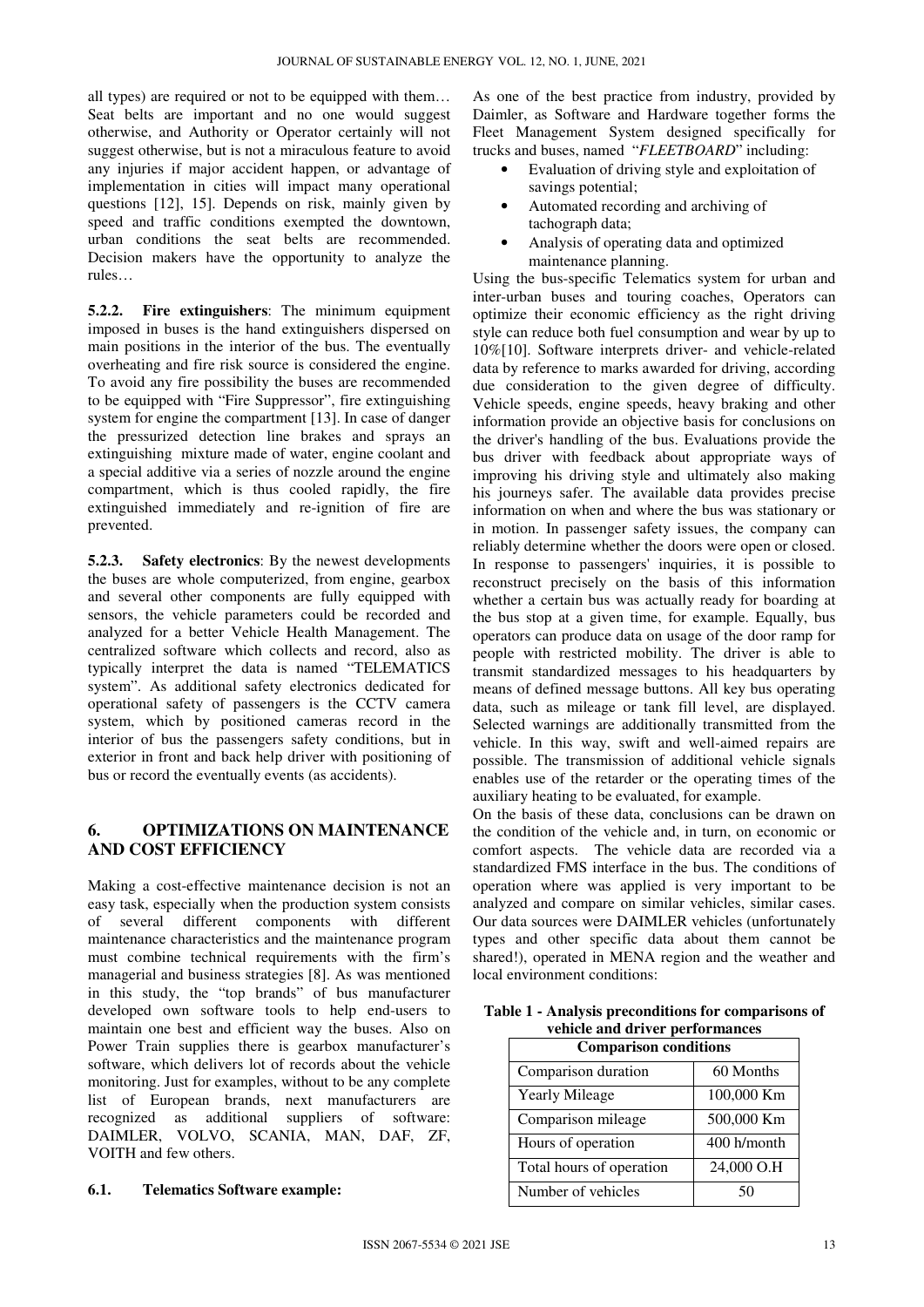**6.1.1. Predictive Condition Based Maintenance example**: The PM made for this vehicles (totally fifty units included in test) were based initially on manufacturer's prescription, general recommendations.

As example let see one of the test vehicle data with next initial conditions for on due PM inspection:

- Odometer = 218.008 km;
- Total operation hours  $= 3.761$  h.

| Service job                    | Due date/time | <b>Estimated</b><br>mileages till next<br>changes | <b>Estimated days</b><br>till next<br>inspection | <b>Estimated date</b><br>of next<br>inspection |
|--------------------------------|---------------|---------------------------------------------------|--------------------------------------------------|------------------------------------------------|
| Rear axle 1                    |               | $10.408 \text{ km}$                               | 50                                               | 28.09.2021                                     |
| Transmission                   |               | 37.621 km                                         | 205                                              | 02.03.2022                                     |
| Engine                         |               | 42.744 km                                         | 267                                              | 03.05.2022                                     |
| Brakes on 3 <sup>rd</sup> axle | 03.08.2021    | 86.526 km                                         | 419                                              | 02.10.2022                                     |
| Brakes on $4th$ axle           | 18:21         | 125.203 km                                        | 522                                              | 13.01.2023                                     |
| Brakes on 1 <sup>st</sup> axle |               | 154.254 km                                        | 645                                              | 16.05.2023                                     |
| Air Filter                     |               | 183.356 km                                        | 893                                              | 19.01.2024                                     |
| Engine service                 |               | 32.377 km                                         | 26                                               | 29.08.2021                                     |

**Table 2 - Vehicle inspection and delayed maintenance dates based on parameter prediction** 

During operational experience the Workshop analysis provided data which indicate the best solution is to apply CBM, and as optimization especially the Predictive Conditioned Based Maintenance will be an efficient tool to decrease the costs. During PM inspections several parts maintenance policy were analyzed using the functional parameters evolution and status of them in the moment of inspection. As per time/mileage based changings strategy was previewed more interventions, changings of several spare parts than was decided after verifying the parameters, comparing values with accepted range. If

permitted values are in range the vehicle could continue without those elements change, but as per statistical data of evolution of normal wears and tear could be estimate next inspection date when will need the work to replace (or refurbish) the studied items.

**6.1.2. Predictive Maintenance Policy**: As summary of experiences the maintenance policies must be flexible and could be in continuous process of developments. During test period some of changing were approves as next:

| Maintenance                                                                      | <b>Periodic</b><br><b>Maintenance</b>     | <b>Condition</b><br>based (by<br>Fleetboard) | Freq.<br><b>PM</b> | Freq.<br><b>CBM</b> | –.<br>Var.<br>$\mathcal{O}_{\mathcal{O}}$ |
|----------------------------------------------------------------------------------|-------------------------------------------|----------------------------------------------|--------------------|---------------------|-------------------------------------------|
| Engine - oil and filter change                                                   | 40,000 km/<br>1200h                       | 80,000 km/<br>3,000h                         | 12                 | 6                   | $50\%$                                    |
| Manual transmission - oil change<br>(incl. transfer case & TRC)                  | 120,000 Km                                | 280,000 Km                                   | 4                  | $\mathbf{1}$        | 75%                                       |
| PTO: oil and filter change                                                       | 120,000 Km                                | 280,000 Km                                   | $\overline{4}$     | $\mathbf{1}$        | 75%                                       |
| Rear axle/s : oil change (incl. through<br>drive where applicable)               | 80,000 Km                                 | 100,000 Km                                   | 6                  | 5                   | 17%                                       |
| Coolant fluid replacement                                                        | 300,000km/3<br>year                       | 300,000km/3<br>year                          | 1                  | $\mathbf{1}$        | $0\%$                                     |
| Replace fuel filter and clean fuel<br>pre-filter (drain)                         | 40,000 Km                                 | 60,000 Km                                    | 12                 | 8                   | 33%                                       |
| Replace fuel pre-filter & replace<br>water separator                             | 80,000 Km                                 | 100,000 Km                                   | 6                  | 5                   | $17\%$                                    |
| Replace air filter                                                               | 100,000Km/1<br>Year                       | 180,000 Km / 2<br>Year                       | 5                  | $\overline{c}$      | 60%                                       |
| Replace recirculation filter for A/C<br>system                                   | 80,000 Km                                 | 80,000 Km                                    | 6                  | 6                   | $0\%$                                     |
| Replace granulate cartridges for<br>compressed air dryer (with oil<br>separator) | 80,000km / 1<br>Year                      | 100,000 Km                                   | 6                  | 5                   | 17%                                       |
| Check and adjust valve clearance -<br>V <sub>3</sub>                             | 1st Service +<br>(Each 120,000)<br>$Km$ ) | 1st Service +<br>(Each 240,000)<br>$Km$ )    | 5                  | $\overline{2}$      | 60%                                       |
| General Telligent lubrication                                                    | 20,000 Km                                 | 80,000 Km                                    | 25                 | 6                   | 76%                                       |
| Replace filter in fuel tank ventilation<br>line                                  | 80,000 km                                 | 100,000 Km                                   | 6                  | 5                   | 17%                                       |
| Ad-Blue® filter replacement                                                      | 100,000km / 1<br>Year                     | 200,000 Km / 2<br>Year                       | 5                  | $\overline{2}$      | 60%                                       |
| Safety related work                                                              | 20,000 Km                                 | 80,000 Km                                    | 25                 | 6                   |                                           |

**Table 3 - Results for savings on maintenance cost due predictive maintenance strategy**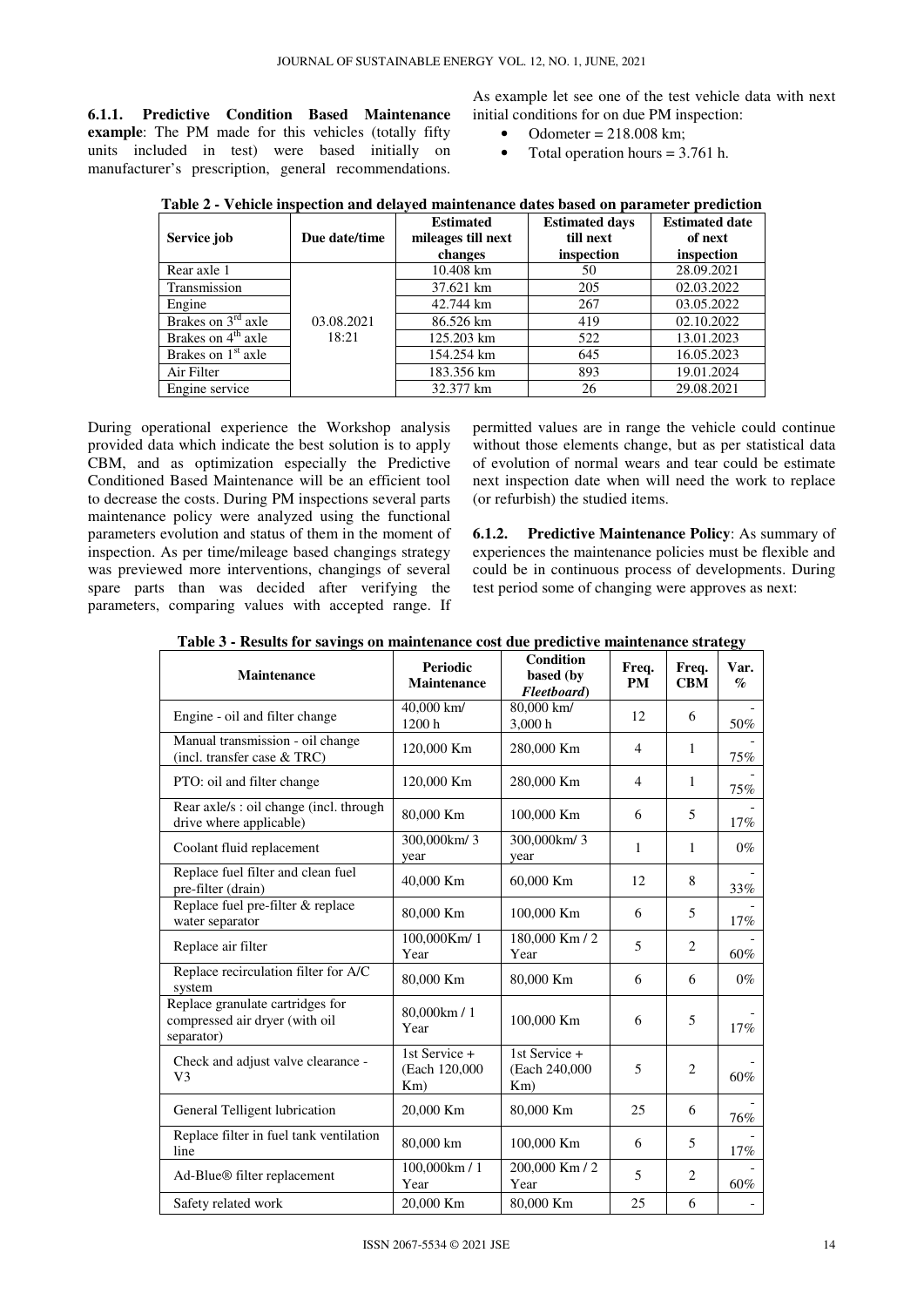JOURNAL OF SUSTAINABLE ENERGY VOL. 12, NO. 1, JUNE, 2021

|                                                      |                                          |                                          |         |   | 76%   |
|------------------------------------------------------|------------------------------------------|------------------------------------------|---------|---|-------|
| Wheel alignment                                      | 60,000 Km<br>(Each Tire)<br>Replacement) | 60,000 Km<br>(Each Tire)<br>Replacement) | 8       | 8 | $0\%$ |
| Check Battery fluid                                  | 20,000 Km                                | 60,000 Km                                | 25      | 6 | 76%   |
| Check Battery Charging                               | 20,000 Km                                | 60,000 Km                                | 25      | 6 | 76%   |
| Minor AC check                                       | 20,000 Km                                | 80,000 Km                                | 25      | 6 | 76%   |
| General maintenance perform (once<br>at 1st service) | 40,000 Km                                | 80,000 Km                                | 12      | 6 | 50%   |
| Retighten bolts and nuts (once at first)<br>service) | 20,000 Km                                | 80,000 Km                                | 25      | 6 | 76%   |
|                                                      |                                          | Subtotal:                                | $-51\%$ |   |       |

After recalculation of costs based on newly applied Predictive Condition Based Maintenance strategy the total costs of maintenance evolved to a hardly decrease, as per results the maximum reduction could be until ~50%. In reality the cost were reduced drastically, but not achieved this ideally level.

#### **6.2. Fuel consumption data analysis**

Having all the data of driver's driving style as "driver's behavior" analysis, the conclusion for Trainers must be detailed which behaviors need to be corrected, focusing on fuel saver style the results will conclude in quantities of fuel and cost savings. As general behavior analysis the engine status is monitored:



Based on the analysis the refresh trainings made with the drivers of tested vehicles, as reference result is compared second half of 2020 with first half of 2021 on fuel consumption records. Data are in next tables:

| Vehicle<br>Group | # of<br>units  | <b>Driving</b><br>style<br>(grade) | <b>Degree</b><br>difficulty<br>(grade) | <b>Total distance</b><br>(km) | Average<br>speed<br>(km/h) | Total cons. (I) | Avg. cons.<br>(1/100km) |
|------------------|----------------|------------------------------------|----------------------------------------|-------------------------------|----------------------------|-----------------|-------------------------|
| #1               | 19             | 7.94                               | 5.68                                   | 650,253.00                    | 48.25                      | 398,302.80      | 62.59                   |
| #2               | 5              | 8.35                               | 5.50                                   | 133,372.10                    | 46.00                      | 79,995.30       | 59.91                   |
| #3               | 36             | 7.91                               | 5.86                                   | 1,299,086.50                  | 46.94                      | 842, 355. 70    | 71.45                   |
| #4               | 11             | 7.98                               | 4.34                                   | 505,953.00                    | 48.21                      | 246,273.50      | 49.05                   |
| #5               | $\overline{c}$ | 7.65                               | 5.63                                   | 85,854.60                     | 49.05                      | 52,186.40       | 62.16                   |
| #6               | 1              | 7.64                               | 5.73                                   | 34,669.20                     | 47.90                      | 24,037.20       | 61.43                   |
| #7               | 6              | 7.82                               | 4.36                                   | 295,922.30                    | 47.67                      | 144,203.00      | 48.80                   |
| #8               | 1              | 7.99                               | 4.08                                   | 30,411.20                     | 43.40                      | 15,792.70       | 51.93                   |
| #9               | 9              | 6.98                               | 6.23                                   | 359,528.30                    | 32.80                      | 208,118.20      | 107.40                  |
| #10              | 9              | 5.79                               | 6.35                                   | 192,253.20                    | 31.54                      | 149,751.20      | 79.38                   |
| #11              | 11             | 6.19                               | 6.01                                   | 364,741.60                    | 38.05                      | 238,113.30      | 67.02                   |
| #12              | 6              | 6.30                               | 5.95                                   | 171,415.80                    | 34.82                      | 113,536.10      | 68.95                   |
| #13              | 13             | 5.92                               | 6.36                                   | 326,728.80                    | 33.18                      | 239, 227. 70    | 74.26                   |
| #14              | 1              | 5.61                               | 6.20                                   | 23,991.00                     | 33.50                      | 17,637.00       | 73.51                   |
| #15              | 1              | 5.32                               | 6.31                                   | 30,489.20                     | 33.50                      | 24,403.40       | 80.04                   |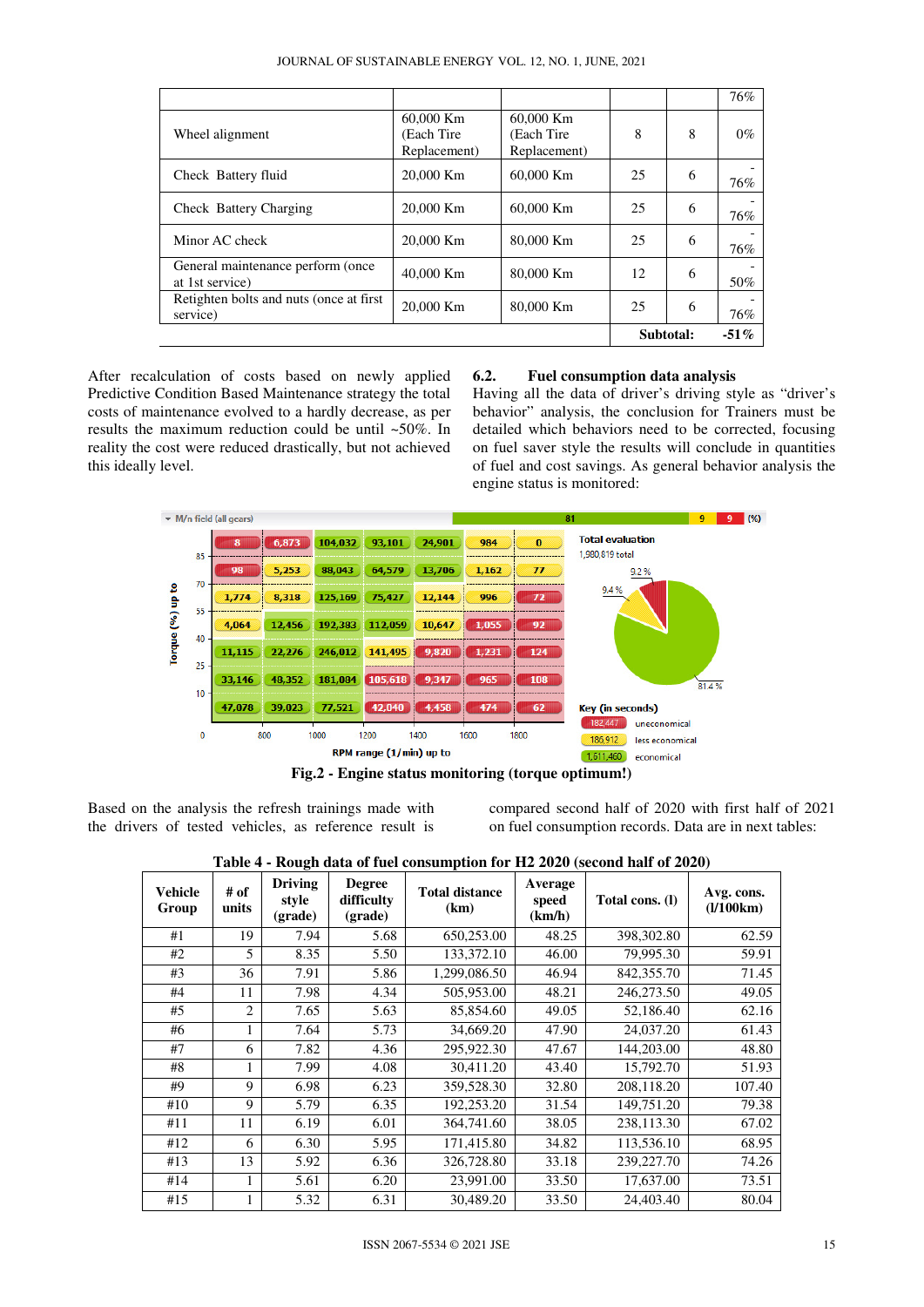| #16 | 2              | 6.07 | 6.14 | 73,276.00     | 40.15 | 47,033.70    | 64.14 |
|-----|----------------|------|------|---------------|-------|--------------|-------|
| #17 |                | 5.89 | 6.52 | 28,724.90     | 38.00 | 20,017.30    | 69.69 |
| #18 | 23             | 5.92 | 6.02 | 872,903.70    | 39.40 | 519,981.50   | 62.02 |
| #19 | 2              | 5.97 | 6.03 | 60,100.00     | 38.50 | 34,808.60    | 58.34 |
| #20 |                | 7.87 | 7.37 | 56,045.30     | 51.60 | 34,735.90    | 61.98 |
| #21 | 34             | 7.95 | 5.82 | 2,006,841.50  | 46.36 | 1,174,417.60 | 58.58 |
| #22 | 48             | 7.81 | 5.82 | 2,925,835.50  | 46.57 | 1.696.056.00 | 59.15 |
| #23 | $\overline{4}$ | 7.76 | 5.68 | 218,336.30    | 46.80 | 124,887.10   | 57.43 |
| #24 | 5              | 7.82 | 5.60 | 300,276.40    | 49.10 | 171,680.30   | 57.34 |
| #25 | 5              | 7.98 | 5.75 | 261,993.30    | 46.94 | 153,449.10   | 58.55 |
| #26 |                | 7.28 | 5.99 | 54,810.10     | 43.70 | 33,113.00    | 60.41 |
|     | 257            |      |      | 11,363,812.80 |       | 6,804,113.60 | 59.88 |

| Table 5 - Rough data of fuel consumption for H1 2021 (first half of 2021) |  |  |  |  |
|---------------------------------------------------------------------------|--|--|--|--|
|---------------------------------------------------------------------------|--|--|--|--|

| <b>Vehicle</b><br>Group | $\#$ of<br>units | <b>Driving</b><br>style<br>(grade) | <b>Degree</b><br>difficulty<br>(grade) | <b>Total distance</b><br>(km) | Average<br>speed<br>(km/h) | Total cons. (I) | Avg. cons.<br>(1/100km) |
|-------------------------|------------------|------------------------------------|----------------------------------------|-------------------------------|----------------------------|-----------------|-------------------------|
| #1                      | 19               | 7.63                               | 5.86                                   | 638,568.80                    | 43.37                      | 384,721.98      | 60.44                   |
| #2                      | 5                | 7.59                               | $\overline{5.78}$                      | 170,561.00                    | 44.80                      | 98,203.40       | 58.37                   |
| #3                      | 36               | 7.70                               | 6.00                                   | 1.123.691.00                  | 44.84                      | 694,798.65      | 61.83                   |
| #4                      | 11               | 8.30                               | 4.59                                   | 407,306.00                    | 48.20                      | 179,371.40      | 45.05                   |
| #5                      | $\overline{2}$   | 7.48                               | 5.24                                   | 68,576.00                     | 44.50                      | 37,631.40       | 56.99                   |
| #6                      | $\mathbf{1}$     | 8.15                               | 3.66                                   | 32,630.00                     | 46.00                      | 14,332.65       | 43.92                   |
| #7                      | 6                | 8.02                               | 4.14                                   | 221,413.00                    | 47.50                      | 95,327.75       | 43.48                   |
| #8                      | $\mathbf{1}$     | 8.03                               | 3.89                                   | 21,004.00                     | 48.00                      | 9,417.35        | 44.84                   |
| #9                      | 9                | 6.63                               | 6.53                                   | 196,284.00                    | 30.89                      | 156,191.40      | 107.50                  |
| $\#10$                  | 9                | 6.77                               | 6.68                                   | 199,153.00                    | 30.56                      | 144,614.70      | 74.94                   |
| #11                     | 11               | 6.75                               | 6.25                                   | 290,276.00                    | 34.45                      | 190,626.05      | 68.20                   |
| #12                     | 6                | 6.31                               | 6.70                                   | 117,130.00                    | 31.50                      | 90,649.95       | 77.25                   |
| #13                     | 13               | 6.76                               | 6.28                                   | 358,180.00                    | 36.23                      | 232, 127. 75    | 68.09                   |
| #14                     | 1                | 6.69                               | 7.08                                   | 14,502.00                     | 28.00                      | 13,358.90       | 92.12                   |
| #15                     | 1                | 7.69                               | 6.56                                   | 35,572.00                     | 42.00                      | 20,709.05       | 58.22                   |
| #16                     | $\overline{2}$   | 6.62                               | 6.54                                   | 42,419.00                     | 39.00                      | 27,083.55       | 62.07                   |
| #17                     | 1                | 6.43                               | 6.41                                   | 23,163.00                     | 29.00                      | 17,850.50       | 77.06                   |
| #18                     | 23               | 6.91                               | 5.97                                   | 789,307.00                    | 43.26                      | 444,656.05      | 57.38                   |
| #19                     | $\overline{2}$   | 6.43                               | 6.13                                   | 53,986.00                     | 36.00                      | 34,225.65       | 63.55                   |
| #20                     | 1                | 8.01                               | 7.60                                   | 5,764.00                      | 44.00                      | 4,521.05        | 78.44                   |
| #21                     | 34               | 7.78                               | 5.97                                   | 1,690,179.20                  | 45.20                      | 953,073.16      | 56.19                   |
| #22                     | 48               | 7.77                               | 5.98                                   | 2,293,325.30                  | 44.39                      | 1,294,566.52    | 56.74                   |
| #23                     | $\overline{4}$   | 7.65                               | 5.83                                   | 214,961.00                    | 45.00                      | 123,453.45      | 58.46                   |
| #24                     | 5                | 7.38                               | 6.06                                   | 244,264.00                    | 41.60                      | 146,750.30      | 60.15                   |
| #25                     | 5                | 7.92                               | 5.75                                   | 232,438.00                    | 45.20                      | 129,438.45      | 55.96                   |
| #26                     | $\mathbf{1}$     | 7.17                               | 5.89                                   | 68,908.00                     | 47.00                      | 38,386.65       | 55.71                   |
|                         | 257              |                                    |                                        | 9,553,561.30                  |                            | 5,576,087.70    | 58.37                   |

Summary of the collected data for the tested fleet are:

**Table 6 - Results of data analysis for fuel consumption for related periods** 

| Period      | Total<br><b>Distance</b><br>(km)             | <b>Total</b><br>consumption | Period's<br>average<br>consumption<br>(1/100km) |
|-------------|----------------------------------------------|-----------------------------|-------------------------------------------------|
| $H2 - 2020$ | 11,363,812.80                                | 6,804,113.60                | 59.88                                           |
| $H1 - 2021$ | 9,553,561.30                                 | 5,576,087.70                | 58.37                                           |
|             | Average fuel conservation $\lceil \% \rceil$ | $-2.52\%$                   |                                                 |

The result after training was a reduction of average consumption from 59.88 liter/100km to 58.37 liter/100km, which represents a decrease of 2.52% in fuel costs. Comparing the realized total fuel consumption 5.576.087 liter (on related period of H1 -2021) the fuel economy of 2.5% represent 139.402 liter/6 months! Monetary expression of the fuel is different from country to country, but for Europe accepting an average of 1.5 Euro/liter, the savings could exceed easily >200.000 Euro…

Detailed recorded data must be averaged for same mileages and same conditions, to compare "apple-to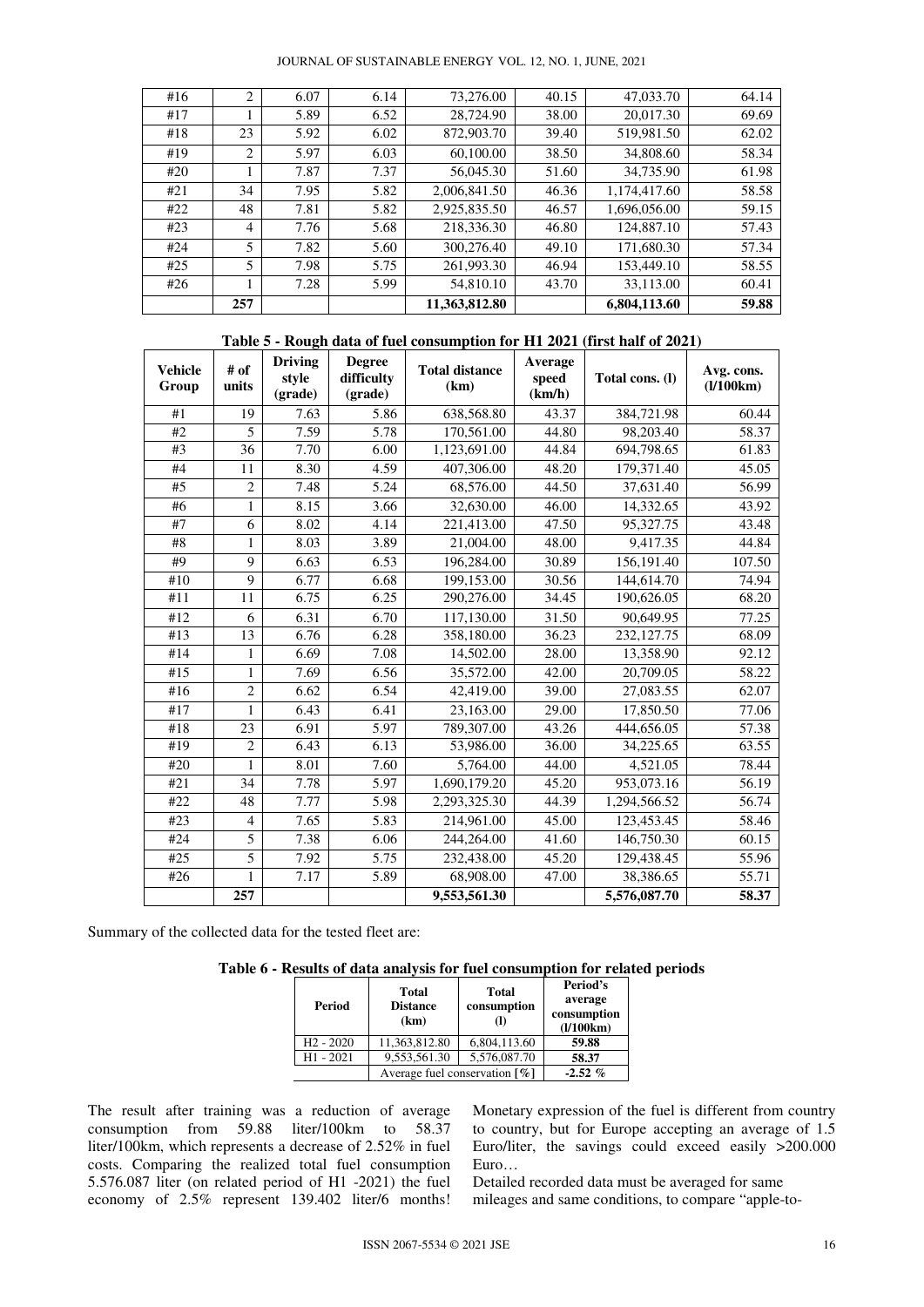apple". The difference of service level (different distances) for the two period will not affect the results of

averages.

| <b>Particulars</b>                           | H <sub>2</sub> 2020 | H1 2021      | ٨       |
|----------------------------------------------|---------------------|--------------|---------|
| Total distance (km)                          | 11,363,812.80       | 9,553,561.30 | $-16\%$ |
| Avg. weight (tons)                           | 49.98               | 49.42        | $-1\%$  |
| Avg. speed (km/h)                            | 43.67               | 42.18        | $3\%$   |
| Total consumption (l/100km)                  | 59.88               | 58.37        | $-2.5%$ |
| Driving style (consumption) (grade)          | 6.98                | 7.21         | $3\%$   |
| Planning ahead score (grade) (consumption-   | 4.92                | 4.80         | $-2\%$  |
| related)                                     |                     |              |         |
| Green band (not highest gear) (grade)        | 8.68                | 8.69         | $0\%$   |
| Accelerator pedal movements (grade)          | 6.64                | 6.81         | $3\%$   |
| Uniform speed (grade)                        | 8.57                | 8.89         | $4\%$   |
| Maintain momentum (grade) (consumption-      | 6.72                | 6.67         | $-1\%$  |
| related)                                     |                     |              |         |
| Driving style braking (grade)                | 6.88                | 7.15         | $4\%$   |
| Planning ahead score (grade) (brake-related) | 4.93                | 4.97         | $1\%$   |
| Braking force (grade)                        | 8.83                | 8.90         | $1\%$   |
| Average gradient (grade)                     | 3.14                | 3.22         | $3\%$   |
| Average weight (grade)                       | 8.82                | 8.71         | $-1\%$  |
| Stops (grade) (degree of difficulty)         | 4.85                | 5.44         | $12\%$  |
| Service brake use over total distance $(\%)$ | 4.82                | 5.35         | 11%     |
| Driving style (grade)                        | 7.35                | 7.46         | $2\%$   |

**Table 7 - Fuel consumption results (comparisons H1/2021 with H2/2020)** 

Comparing the periods on detail the analysis show lot of secondary conclusions which influence the fuel consumption and same time the driver's behaviors impacts the maintenance of vehicles. As one relevant observation the "Uniform speed" index increasing (8.57 to 8.89) it looks have benefice impact on fuel consumption. The results could be more better for fuel economy if route conditions were same, in H1-2021 the "Stops" were increased comparing to H2-2020 (4.85 to 5.44) which had impact on "Service brake use over total distance (%)", increased from 4.82 to 5.35. The final conclusion on "Driver style (grade)" was a positive change from 7.35 to 7.46!

# **7. CONCLUSIONS**

Safe, well-maintained and optimally performing vehicles at all times are key instruments in maintaining and further improving the excellent road safety performance of bus and coach companies, increase service quality, improve customer satisfaction, and bring new customers on board buses and coaches worldwide.

Following general principles were developed few ideas, as bullet points of any guidelines:

- Authority's decision makers and Operator's Management: commitment for proper structured operational Public Transport Network organization and suitable Maintenance strategy (fleet, operation, maintenance synchronizations);
- Data collection and analysis: technological developments and appliance for maximum efficiency (determined by benchmarks, targets and measurement of fuel economy indicators);
- Human Resource: selection and training for drivers and staff of Operator and for technicians for maintenance, with very well trained

instructors to improve continuously the manpower quality;

Passenger centered Quality Public Transport: first priority the passenger safety and just after as secondary passenger satisfaction like increasing operational quality (punctuality, comfort)…

*The maintenance remains one of the most important factor of Public Transport services, studies are focused for more and more improvement for safety and efficiency!*

# **8. REFERENCES**

- [1.] I. CSUZI: *Contributions to the evaluation and optimization of the energy and availability of the urban electric traction system)*, Ph.D. Thesys, 2011, University of Oradea, Romania
- [2.] I. CSUZI: New series *STUDIES ABOUT PUBLIC TRANSPORTATION, Volume 2- Bus systems efficiency indicators*, LAMBERT Academic Publishing House, 2018, Düsseldorf, Germany,
- [3.] R.A. MARTINS: *Planning maintenance in bus operating companies,* Instituto Superior Técnico, Universidade de Lisboa, June 2018- Lisbon, Portugal
- [4.] B.E. PAKE, M.J. DEMETSKY, and L.A. HOEL: *Evaluation of Bus Maintenance Operations,* Transportation Research Records, May 1985, Washington DC, USA
- [5.] \*\*\*: *Maintenance Management and Safety Guide*, TEXAS Department of Transportation (TxDoT), Public Transportation Division, 2003, Texas, USA
- [6.] A. KELLY:*Strategic Maintenance Planning*, ELSEVIER SCIENCE, eBook ISBN: 9780080478999, May 2006, London, United Kingdom
- [7.] \*\*\*: *Preventive Maintenance Manual*, Michigan Department Of Transportation- Office Of Passenger Transportation, 2019- Lansing, USA
- [8.] I. ALSYOUF: *Cost Effective Maintenance for Competitive Advantages*, PhD Thesis-2004, Växjö University, Sweden